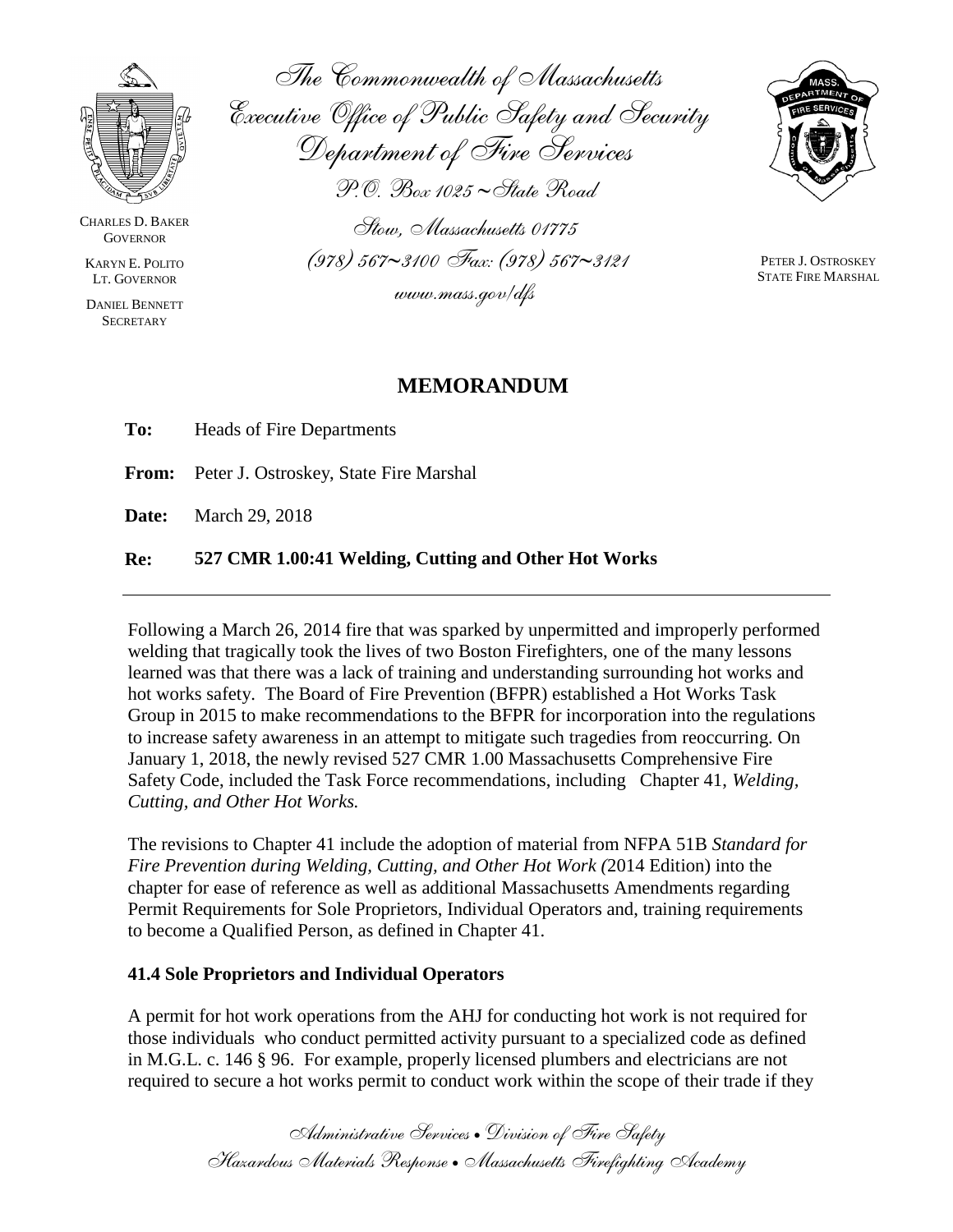have secured the appropriate permit for their work activity conducted under their specialized code. A hot work permit is also not required for persons conducting hot work on their own premise or equipment as long as they have consulted with the AHJ prior to commencing the work. Additionally, homeowners and hobbyists are also exempt from hot works permitting requirements.

## **41.7 Qualifications**

Effective July 1, 2018, only a "Qualified Person" may serve as a Permit Authorizing Individual or PAI (a Qualified Person designated by management to authorize hot work at a site or facility) or allowed to perform fire watches or perform, supervise, or delegate "hot work" as defined in Chapter 41. To attain "Qualified Person" status, one must successfully complete training approved by the State Fire Marshal per 41.7.

For the purposes of the Marshal's "approval" of the training requirement described in 41.7, the Marshal has approved the classroom program conducted by NFPA that meets the City of Boston's requirement for training. That training program commenced on October 1, 2016 and those holding a valid training certificate are deemed in compliance with the training requirement of 41.7. DFS is in the process of reviewing additional in person course requirements and web based training programs. Once approved, they will be announced on the DFS website.

## **Training for the Fire Service and Enforcement Officials**

DFS has developed a program intended for firefighters, fire prevention officers, and other enforcement officials. The class entitled: "HW1 - Hot Works: 2018 Massachusetts Requirements" is available for registration within the DFS Learning Management System (LMS). Topics covered will include a review of Chapter 41 and other regulations and standards for Hot Work from a code enforcement perspective, as well as, clarifying the roles and responsibilities of the AHJ and management from the regulated community. A current schedule of available classes is listed below. It should be noted that this class is not approved by the Marshal for those who seek "Qualified Person" status for the PAI or Hot Work Operators.

| Date      | Location                               | <b>Available Spaces</b> |
|-----------|----------------------------------------|-------------------------|
| 4/17/2018 | <b>Stow Academy</b>                    | 100                     |
| 4/20/2018 | Boston Plumbers & Gasfitters Local 12  | 50                      |
| 4/23/2018 | Billerica FD HQ                        | 49                      |
| 5/4/2018  | Bourne FD HQ                           | 40                      |
| 5/9/2018  | South Deerfield FD HQ                  | 40                      |
| 5/14/2018 | <b>Fall River Training Academy</b>     | 60                      |
| 5/16/2018 | Springfield Academy                    | 100                     |
| 5/22/2018 | <b>Worcester Inspectional Services</b> | 20                      |
| 5/29/2018 | Topsfield Fairgrounds, Coolidge Bldg   | 100                     |
| 5/30/2018 | Dalton FD HQ                           | 40                      |